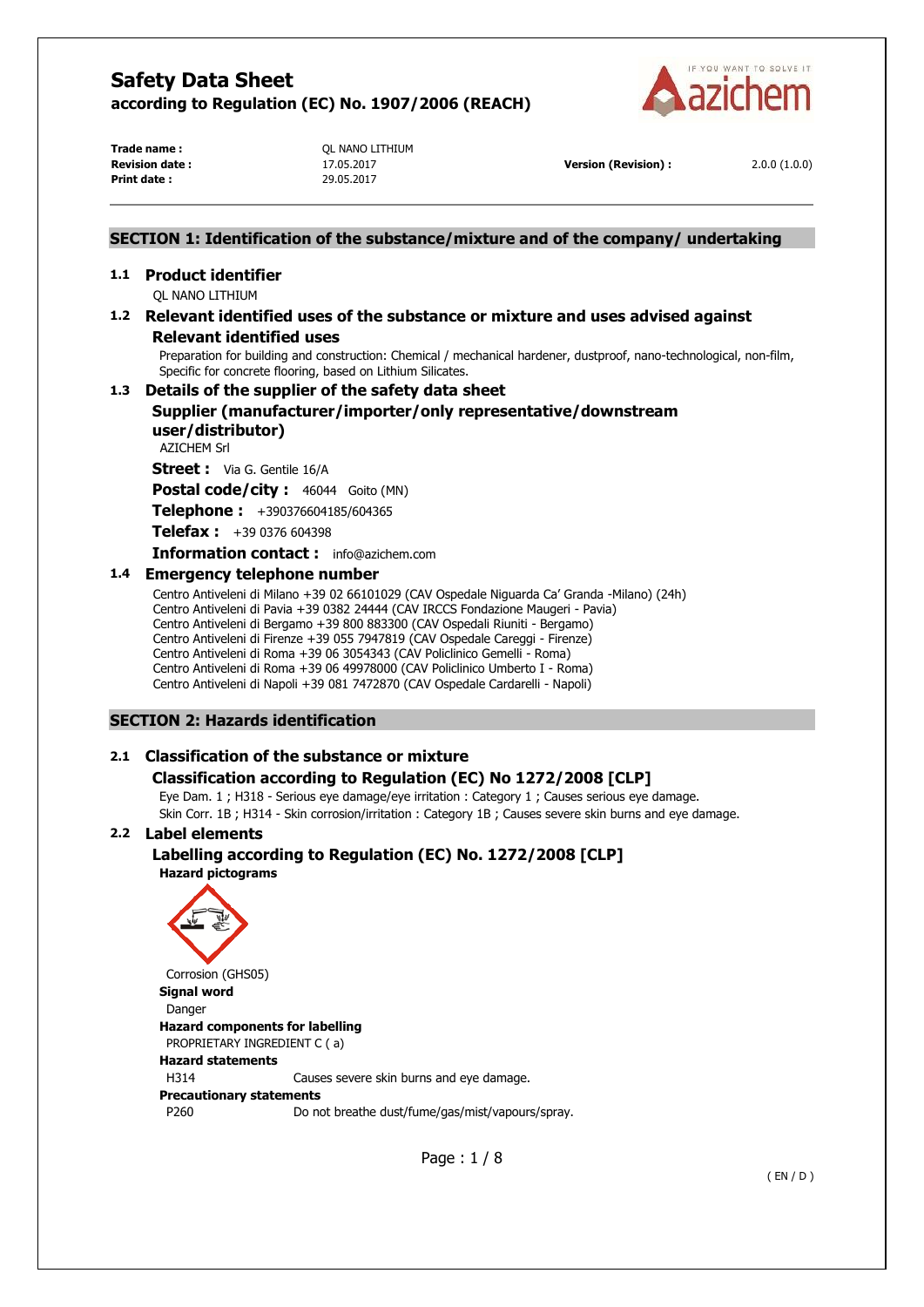

| Trade name:<br><b>Revision date:</b> | OL NANO LITHIUM<br>17.05.2017 | <b>Version (Revision):</b> | 2.0.0(1.0.0) |
|--------------------------------------|-------------------------------|----------------------------|--------------|
| Print date :                         | 29.05.2017                    |                            |              |

| P <sub>264</sub> | Wash hands thoroughly after handling.                                      |
|------------------|----------------------------------------------------------------------------|
| P280             | Wear protective gloves/protective clothing/eye protection/face protection. |
| P310             | Immediately call a POISON CENTER/doctor                                    |

## **2.3 Other hazards**

None

# **SECTION 3: Composition/information on ingredients**

#### **3.2 Mixtures**

**Hazardous ingredients**

PROPRIETARY INGREDIENT A (\*, a) Weight fraction :  $\geq 5 - < 10 \%$ PROPRIETARY INGREDIENT C ( a) Weight fraction :  $\geq 2 - 5\%$ 

Classification 1272/2008 [CLP] : Skin Irrit. 2 ; H315 Eye Irrit. 2 ; H319 Classification 1272/2008 [CLP] : Skin Corr. 1B ; H314 Eye Dam. 1 ; H318

#### **Additional information**

Full text of H- and EUH-statements: see section 16.

## **SECTION 4: First aid measures**

## **4.1 Description of first aid measures**

When in doubt or if symptoms are observed, get medical advice.

### **Following inhalation**

Remove victim out of the danger area. Symptoms may develop several hours following exposure; medical observation therefore necessary for at least 48 hours.

#### **In case of skin contact**

Wash immediately with: Water Remove contaminated, saturated clothing immediately. In case of skin irritation, consult a physician. In case of skin reactions, consult a physician.

#### **After eye contact**

After contact with the eyes, rinse with water with the eyelids open for a sufficient length of time, then consult an ophthalmologist immediately.

#### **After ingestion**

Never give anything by mouth to an unconscious person or a person with cramps.

# **4.2 Most important symptoms and effects, both acute and delayed**

Causes severe skin burns and eye damage.

## **4.3 Indication of any immediate medical attention and special treatment needed**  None

## **SECTION 5: Firefighting measures**

# **5.1 Extinguishing media Suitable extinguishing media**  Extinguishing powder alcohol resistant foam Carbon dioxide (CO2) Water mist

- **5.2 Special hazards arising from the substance or mixture**  None
- **5.3 Advice for firefighters**  Remove persons to safety.

**Special protective equipment for firefighters**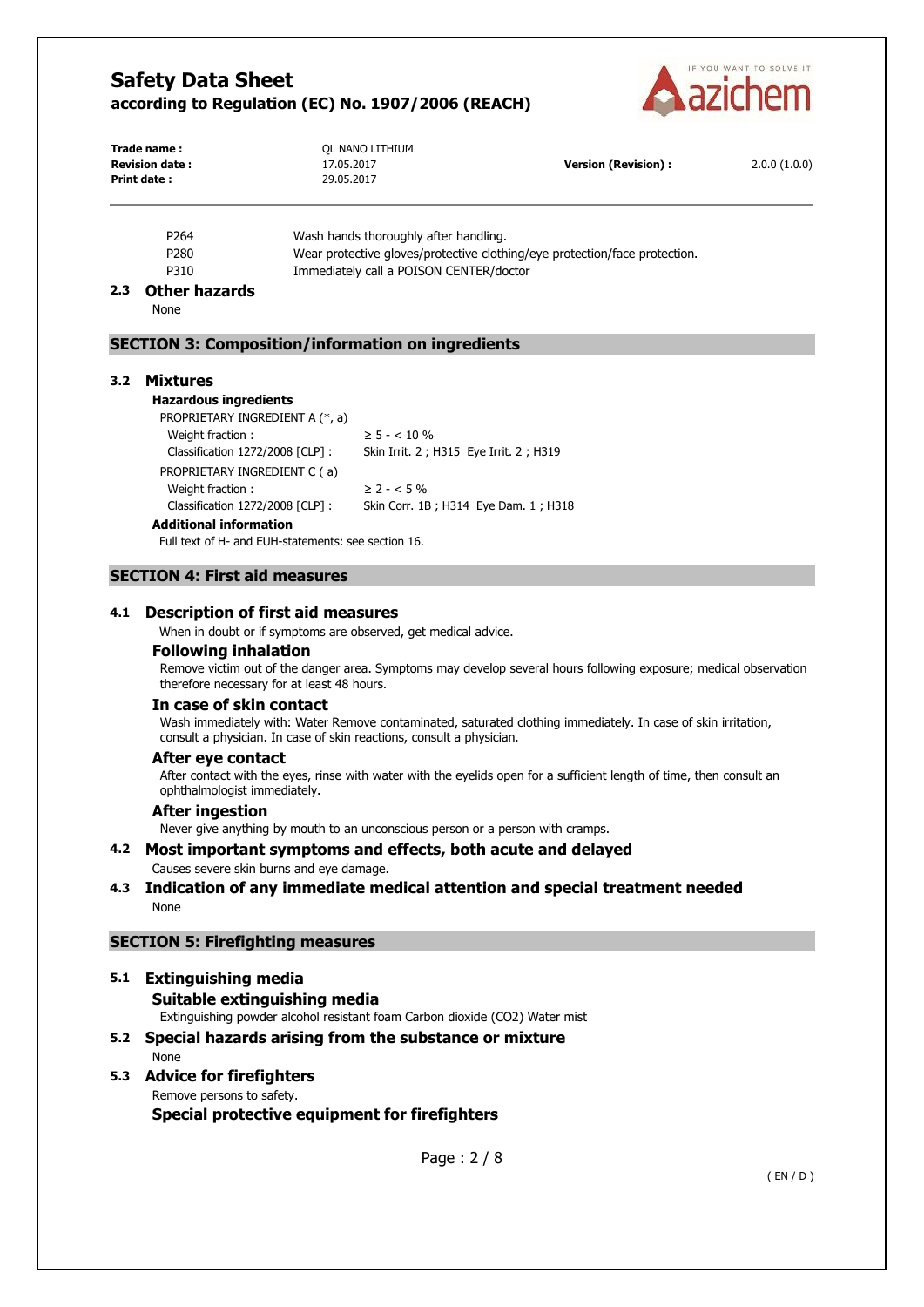

**Print date :** 29.05.2017

**Trade name :**  $OL NANO LITHIUM$ 

**Revision date :** 17.05.2017 **Version (Revision) :** 2.0.0 (1.0.0)

Do not inhale explosion and combustion gases. Use appropriate respiratory protection.

## **SECTION 6: Accidental release measures**

# **6.1 Personal precautions, protective equipment and emergency procedures**

Clear spills immediately. Wear a self-contained breathing apparatus and chemical protective clothing.

# **For non-emergency personnel**

Remove persons to safety.

## **6.2 Environmental precautions**

Do not allow to enter into surface water or drains. In case of gas escape or of entry into waterways, soil or drains, inform the responsible authorities.

## **6.3 Methods and material for containment and cleaning up**

## **For containment**

Absorb with liquid-binding material (e.g. sand, diatomaceous earth, acid- or universal binding agents). Collect in closed and suitable containers for disposal.

## **For cleaning up**

The contaminated area should be cleaned up immediately with: Water Retain contaminated washing water and dispose it.

## **6.4 Reference to other sections**

Reference to other sections Safe handling: see section 7 Personal protection equipment: see section 8

# **SECTION 7: Handling and storage**



## **7.1 Precautions for safe handling**

#### **Protective measures**

**Specific requirements or handling rules**  Do not breathe dust. Do not breathe gas/fumes/vapour/spray. See section 8.

## **Advices on general occupational hygiene**

Normal precautions taken when handling chemicals should be observed.

## **7.2 Conditions for safe storage, including any incompatibilities**

# Only use containers specifically approved for the substance/product.

## **Requirements for storage rooms and vessels**

Keep in a cool, well-ventilated place. Protect against UV-radiation/sunlight Humidity.

**Hints on joint storage** 

**Storage class :** 12 **Storage class (TRGS 510) :** 8B

# **Keep away from**

Store at least 3 metres apart from: Chemicals/products that react together readily

## **Further information on storage conditions**

Keep container tightly closed and in a well-ventilated place.

## **7.3 Specific end use(s)**

None

## **SECTION 8: Exposure controls/personal protection**

Page : 3 / 8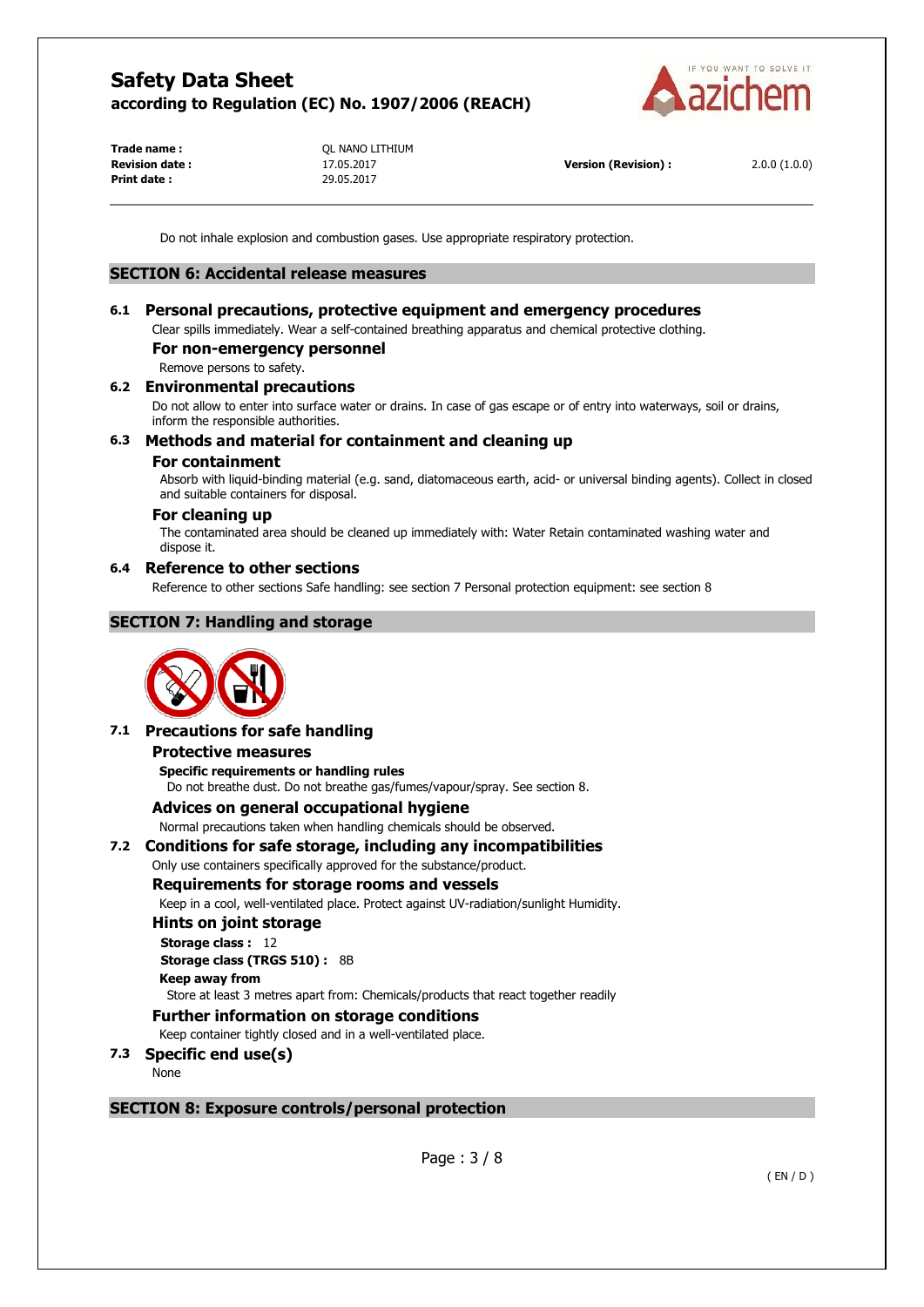

**Print date :** 29.05.2017

**Trade name :**  $OL NANO LITHIUM$ 

**Revision date :** 17.05.2017 **Version (Revision) :** 2.0.0 (1.0.0)

### **8.1 Control parameters**

None

# **8.2 Exposure controls**

## **Appropriate engineering controls**

If local exhaust ventilation is not possible or not sufficient, the entire working area must be ventilated by technical means. If technical exhaust or ventilation measures are not possible or insufficient, respiratory protection must be worn.

## **Personal protection equipment**



When using do not eat, drink, smoke, sniff.

#### **Eye/face protection**

**Suitable eye protection**  Eye glasses with side protection DIN EN 166

# **Skin protection**

# **Hand protection**

Tested protective gloves must be worn DIN EN 374

## **Respiratory protection**

Quarter-face mask (DIN EN 140) Half-face mask (DIN EN 140) Filtering Half-face mask (DIN EN 149)

# **SECTION 9: Physical and chemical properties**

## **9.1 Information on basic physical and chemical properties**

#### **Safety relevant basis data**

| <b>Aspect</b>                            |                 |         | liquid             |                |
|------------------------------------------|-----------------|---------|--------------------|----------------|
| Colour                                   |                 |         | light green        |                |
| Odour                                    |                 |         | none               |                |
| <b>Freezing point:</b>                   |                 |         | 0                  | °C             |
| <b>Vapour density</b>                    | $($ (air = 1) ) | $\,<\,$ | 1                  |                |
| Initial boiling point and boiling range: | (1013 hPa)      |         | No data available  |                |
| Decomposition temperature :              |                 |         | No data available  |                |
| <b>Self flammability</b>                 |                 |         | not applicable     |                |
| Flash point:                             |                 |         | Not flammable      |                |
| Ignition temperature:                    |                 |         | No data available  |                |
| <b>Flammable solids:</b>                 |                 |         | No data available. |                |
| <b>Flammable gases:</b>                  |                 |         | No data available. |                |
| <b>Flammable aerosols:</b>               |                 |         | No data available. |                |
| Flammability (solid, gas)                |                 |         | Data not available |                |
| <b>Oxidising liquids:</b>                |                 |         | No data available. |                |
| Lower explosion limit :                  |                 |         | No data available  |                |
| <b>Upper explosion limit:</b>            |                 |         | No data available  |                |
| <b>Explosive properties:</b>             |                 |         | No data available. |                |
| <b>Explosive properties</b>              |                 |         | Not applicable     |                |
| <b>Vapour pressure</b>                   | (20 °C)         |         | 17                 | hPa            |
| Density:                                 | (23 °C)         |         | No data available  |                |
| <b>Relative density:</b>                 | (20 °C)         |         | 1.11               | (Water = $1$ ) |
| Water solubility:                        | (20 °C)         |         | almost insoluble   |                |
| pH:                                      |                 | >       | 11                 |                |
| <b>Log Pow</b>                           | (20 °C)         |         | not applicable     |                |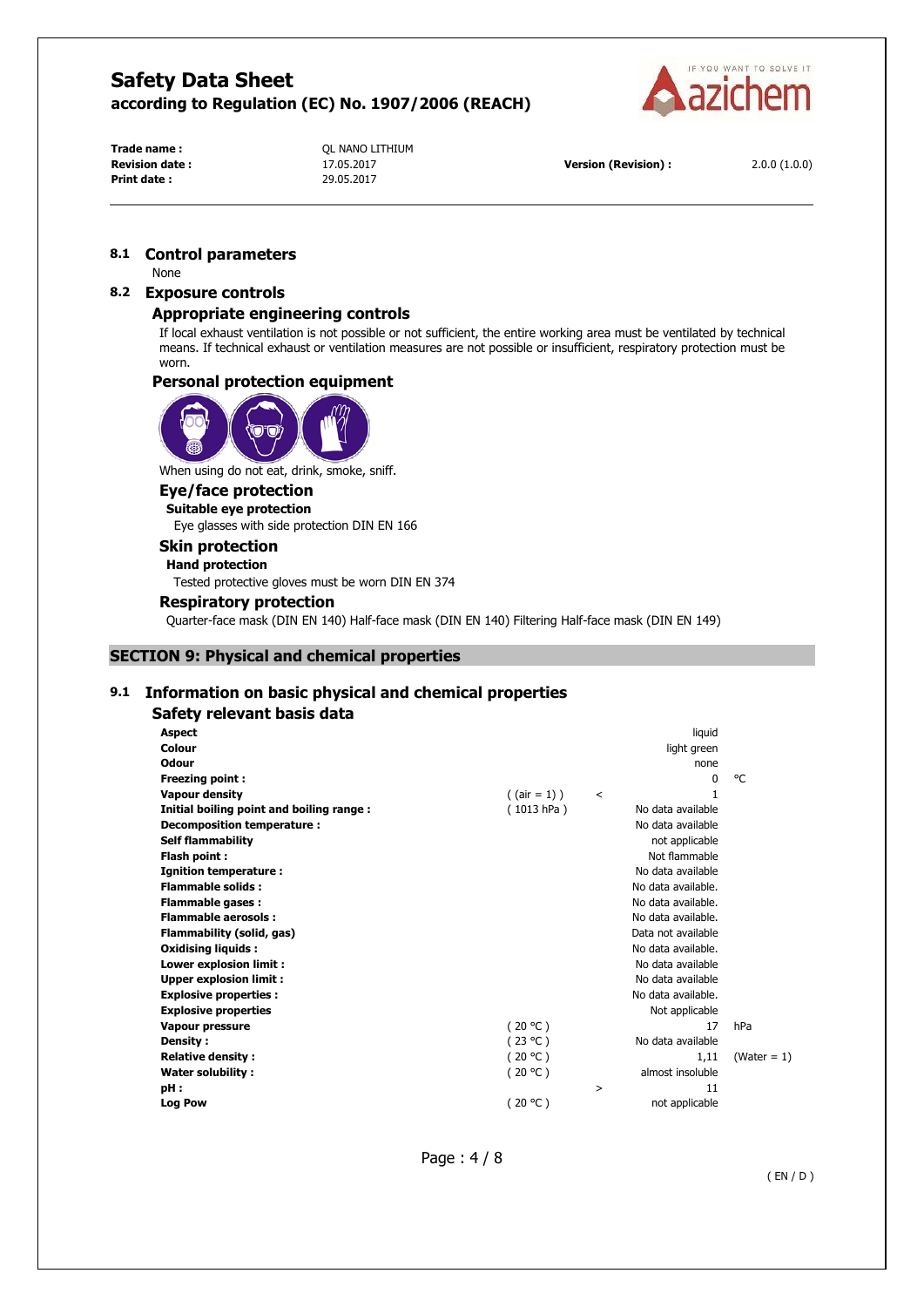

|     | Trade name:<br><b>Revision date:</b><br>Print date:                                                                                                                                                                                                                           | QL NANO LITHIUM<br>17.05.2017<br>29.05.2017 |                                          | <b>Version (Revision):</b>                                                                                                                                                | 2.0.0(1.0.0) |
|-----|-------------------------------------------------------------------------------------------------------------------------------------------------------------------------------------------------------------------------------------------------------------------------------|---------------------------------------------|------------------------------------------|---------------------------------------------------------------------------------------------------------------------------------------------------------------------------|--------------|
| 9.2 | <b>Viscosity:</b><br><b>Viscosity:</b><br><b>Odour threshold</b><br>Odour threshold:<br><b>Relative vapour density:</b><br><b>Evaporation rate:</b><br><b>Evaporation rate</b><br><b>Maximum VOC content (EC):</b><br><b>Oxidizing properties</b><br><b>Other information</b> |                                             | (20 °C)<br>(23 °C)<br>(20 °C)            | No data available<br>No data available<br>Data not available<br>No data available<br>No data available<br>No data available<br>Data not available<br>0,1<br>Not oxidising | Wt %         |
|     | None                                                                                                                                                                                                                                                                          |                                             |                                          |                                                                                                                                                                           |              |
|     | <b>SECTION 10: Stability and reactivity</b>                                                                                                                                                                                                                                   |                                             |                                          |                                                                                                                                                                           |              |
|     | 10.1 Reactivity                                                                                                                                                                                                                                                               |                                             |                                          |                                                                                                                                                                           |              |
|     | The product is stable.                                                                                                                                                                                                                                                        |                                             |                                          |                                                                                                                                                                           |              |
|     | 10.2 Chemical stability                                                                                                                                                                                                                                                       |                                             |                                          |                                                                                                                                                                           |              |
|     | Stable under recommended storage and handling conditions. See section 7. No additional measures necessary.<br>10.3 Possibility of hazardous reactions                                                                                                                         |                                             |                                          |                                                                                                                                                                           |              |
|     | No hazardous reactions when stored and handled properly.                                                                                                                                                                                                                      |                                             |                                          |                                                                                                                                                                           |              |
|     | 10.4 Conditions to avoid                                                                                                                                                                                                                                                      |                                             |                                          |                                                                                                                                                                           |              |
|     | None.                                                                                                                                                                                                                                                                         |                                             |                                          |                                                                                                                                                                           |              |
|     | 10.5 Incompatible materials                                                                                                                                                                                                                                                   |                                             |                                          |                                                                                                                                                                           |              |
|     | Acid Oxidizing agents.                                                                                                                                                                                                                                                        |                                             |                                          |                                                                                                                                                                           |              |
|     | 10.6 Hazardous decomposition products                                                                                                                                                                                                                                         |                                             |                                          |                                                                                                                                                                           |              |
|     | None                                                                                                                                                                                                                                                                          |                                             |                                          |                                                                                                                                                                           |              |
|     |                                                                                                                                                                                                                                                                               |                                             |                                          |                                                                                                                                                                           |              |
|     | <b>SECTION 11: Toxicological information</b>                                                                                                                                                                                                                                  |                                             |                                          |                                                                                                                                                                           |              |
|     |                                                                                                                                                                                                                                                                               |                                             |                                          |                                                                                                                                                                           |              |
|     |                                                                                                                                                                                                                                                                               |                                             |                                          |                                                                                                                                                                           |              |
|     | 11.1 Information on toxicological effects<br><b>Acute effects</b>                                                                                                                                                                                                             |                                             |                                          |                                                                                                                                                                           |              |
|     | <b>Acute oral toxicity</b>                                                                                                                                                                                                                                                    |                                             |                                          |                                                                                                                                                                           |              |
|     | Parameter:                                                                                                                                                                                                                                                                    |                                             | LD50 ( PROPRIETARY INGREDIENT A (*, a) ) |                                                                                                                                                                           |              |
|     | Exposure route :                                                                                                                                                                                                                                                              | Oral                                        |                                          |                                                                                                                                                                           |              |
|     | Species:                                                                                                                                                                                                                                                                      | Rat                                         |                                          |                                                                                                                                                                           |              |
|     | Effective dose:                                                                                                                                                                                                                                                               | 16540 mg/kg                                 |                                          |                                                                                                                                                                           |              |
|     | <b>Acute dermal toxicity</b>                                                                                                                                                                                                                                                  |                                             |                                          |                                                                                                                                                                           |              |
|     | It has no significant toxicity properties.<br><b>Irritant and corrosive effects</b>                                                                                                                                                                                           |                                             |                                          |                                                                                                                                                                           |              |
|     | Primary irritation to the skin                                                                                                                                                                                                                                                |                                             |                                          |                                                                                                                                                                           |              |
|     | Irritating to skin.                                                                                                                                                                                                                                                           |                                             |                                          |                                                                                                                                                                           |              |
|     | <b>Irritation to eyes</b>                                                                                                                                                                                                                                                     |                                             |                                          |                                                                                                                                                                           |              |
|     | Irritating to eyes.                                                                                                                                                                                                                                                           |                                             |                                          |                                                                                                                                                                           |              |
|     | <b>Irritation to respiratory tract</b>                                                                                                                                                                                                                                        |                                             |                                          |                                                                                                                                                                           |              |
|     | Not an irritant.                                                                                                                                                                                                                                                              |                                             |                                          |                                                                                                                                                                           |              |
|     | <b>Sensitisation</b>                                                                                                                                                                                                                                                          |                                             |                                          |                                                                                                                                                                           |              |
|     | In case of inhalation                                                                                                                                                                                                                                                         |                                             |                                          |                                                                                                                                                                           |              |
|     | not sensitising.<br>Repeated dose toxicity (subacute, subchronic, chronic)                                                                                                                                                                                                    |                                             |                                          |                                                                                                                                                                           |              |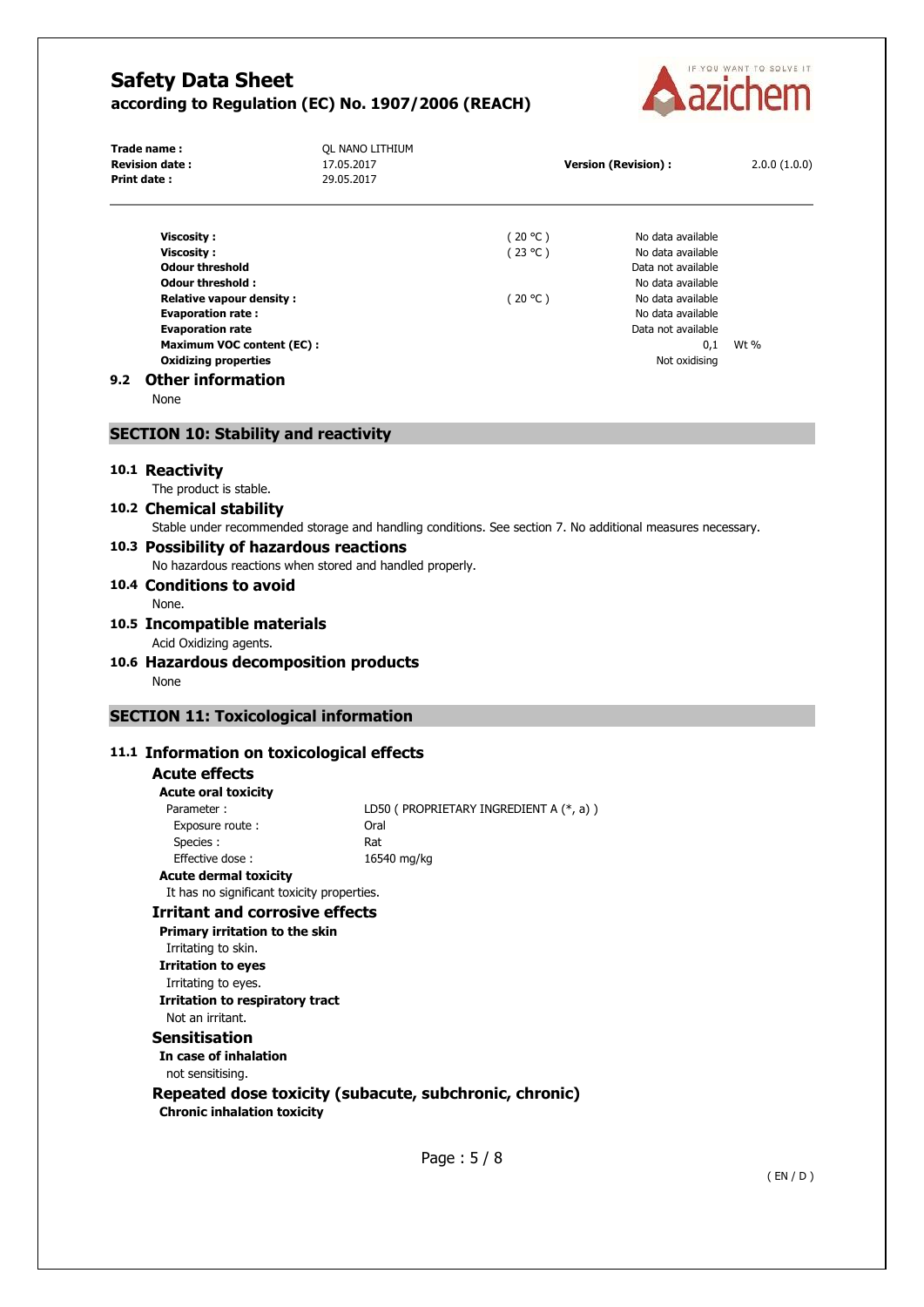

**Trade name :**  $OL NANO LITHIUM$ **Print date :** 29.05.2017

**Revision date :** 17.05.2017 **Version (Revision) :** 2.0.0 (1.0.0)

#### No data available

# **CMR effects (carcinogenicity, mutagenicity and toxicity for reproduction)**

The ingredients in this mixture do not meet the criteria for classification as CMR according to CLP.

## **SECTION 12: Ecological information**

Do not allow uncontrolled discharge of product into the environment.

### **12.1 Toxicity**

No information available.

## **12.2 Persistence and degradability**

No data available

## **12.3 Bioaccumulative potential**

No data available

**12.4 Mobility in soil**  No data available

## **12.5 Results of PBT and vPvB assessment**

This product is none, or does not contain a substance called a PBT or vPvB

**12.6 Other adverse effects**  No information available.

**12.7 Additional ecotoxicological information** 

None

## **SECTION 13: Disposal considerations**

# **13.1 Waste treatment methods**

**Product/Packaging disposal** 

Dispose according to legislation.

# **SECTION 14: Transport information**

#### **14.1 UN number**

No dangerous good in sense of these transport regulations.

#### **14.2 UN proper shipping name**  No dangerous good in sense of these transport regulations.

- **14.3 Transport hazard class(es)**  No dangerous good in sense of these transport regulations.
- **14.4 Packing group**  No dangerous good in sense of these transport regulations.
- **14.5 Environmental hazards**  No dangerous good in sense of these transport regulations. **14.6 Special precautions for user**

None

**14.7 Transport in bulk according to Annex II of Marpol and the IBC Code** not applicable

# **SECTION 15: Regulatory information**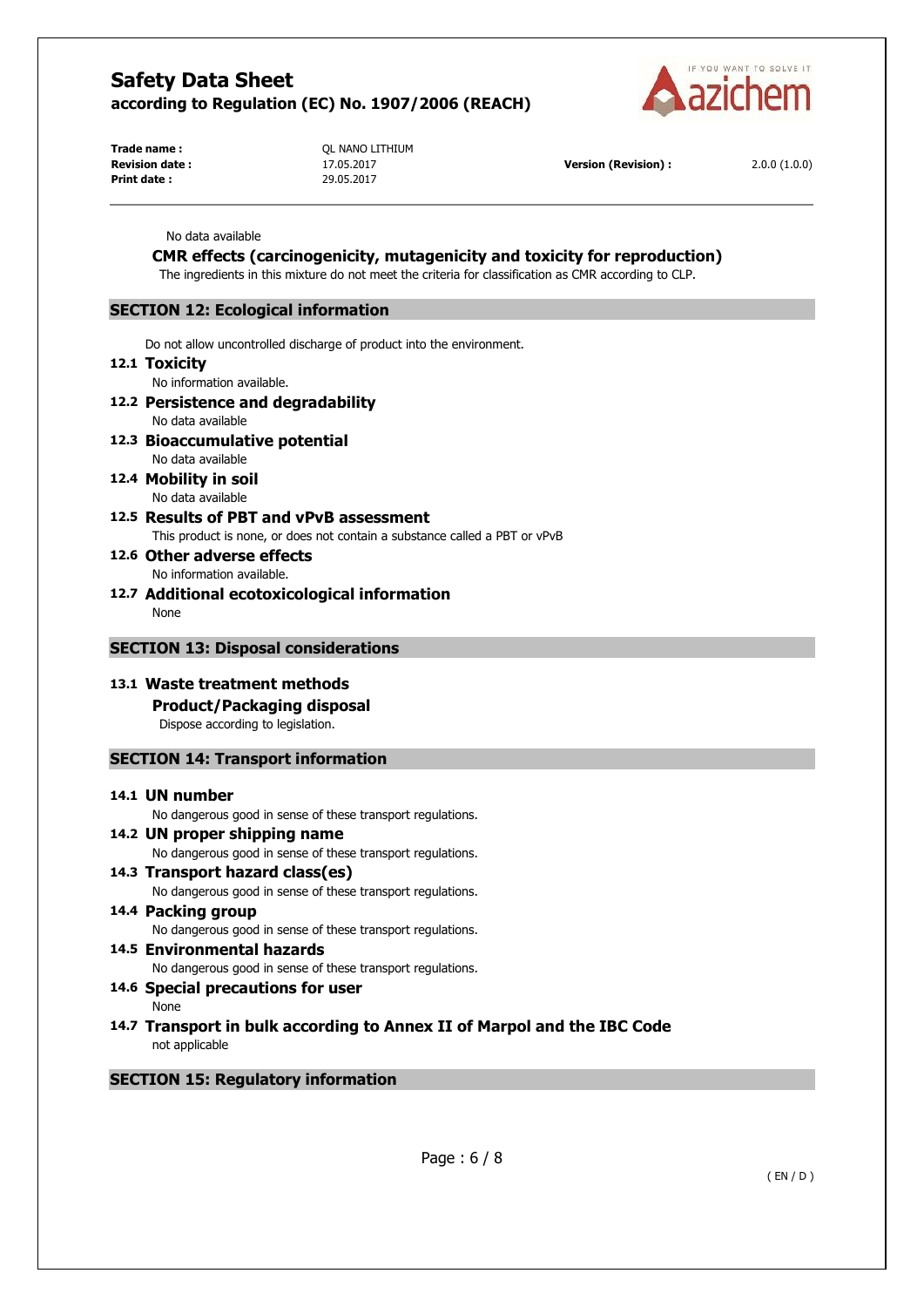

| Trade name :          | OL NANO LITHIUM |
|-----------------------|-----------------|
| <b>Revision date:</b> | 17.05.2017      |
| Print date:           | 29.05.2017      |

**Version (Revision) :** 2.0.0 (1.0.0)

# **15.1 Safety, health and environmental regulations/legislation specific for the substance or mixture**

### **EU legislation**

Regulation (EC) 1907/2006/CE (REACh). Regulation (EC) No 1272/2008 (CLP). Regulation (EU) 2015/830 requirements for the compilation of safety data sheets. Commission Regulation (EC) No 790/2009/CE (amending, for the purposes of its adaptation to technical and scientific progress (ATP), Regulation (EC) No 1272/2008). Commission Regulation (EU) No 286/2011 (amending, for the purposes of its adaptation to technical and scientific progress (ATP), Regulation (EC) No 1272/2008). Commission Regulation (EU) No 618/2012 (amending, for the purposes of its adaptation to technical and scientific progress (ATP), Regulation (EC) No 1272/2008). Commission Regulation (EU) No 487/2013 (amending, for the purposes of its adaptation to technical and scientific progress (ATP), Regulation (EC) No 1272/2008). Commission Regulation (EU) No 758/2013 (amending, for the purposes of its adaptation to technical and scientific progress (ATP), Regulation (EC) No 1272/2008). Commission Regulation (EU) No 944/2013 (amending, for the purposes of its adaptation to technical and scientific progress (ATP), Regulation (EC) No 1272/2008). Commission Regulation (EU) No 605/2014 (amending, for the purposes of its adaptation to technical and scientific progress (ATP), Regulation (EC) No 1272/2008). Commission Regulation (EU) No 1297/2015 (amending, for the purposes of its adaptation to technical and scientific progress (ATP), Regulation (EC) No 1272/2008).

#### **Other regulations (EU)**

**Regulation (CE) 1907/2006: Substance of very high concern included in the SVHC Candidate List**  None

#### **National regulations**

Italy: Legislative Decree 81/2008 (Consolidated Law on protection of health and safety at work), as amended and Directive 2009/161/UE - chemical risk assessment in accordance with Title IX

#### **Water hazard class (WGK)**

Class : nwg (Non-hazardous to water) Classification according to VwVwS

## **15.2 Chemical safety assessment**

not applicable

#### **SECTION 16: Other information**

### **16.1 Indication of changes**

02. Classification of the substance or mixture · 02. Label elements · 02. Labelling according to Regulation (EC) No. 1272/2008 [CLP] · 03. Further ingredients · 07. Hints on joint storage - Storage class

### **16.2 Abbreviations and acronyms**

**LEGENDA:**

| ADR:          | Accord européen relative au transport international des marchandises dangereuses par route (accordo<br>europeo relativo al trasporto internazionale delle merci pericolose su strada) |
|---------------|---------------------------------------------------------------------------------------------------------------------------------------------------------------------------------------|
| ASTM:         | ASTM International, originariamente nota come American Society for Testing and Materials (ASTM)                                                                                       |
| EINECS:       | European Inventory of Existing Commercial Chemical Substances (Registro Europeo delle Sostanze<br>chimiche in Commercio)                                                              |
| EC(0/50/100): | Effective Concentration 0/50/100 (Concentrazione Effettiva Massima per 0/50100% degli Individui)                                                                                      |
| LC(0/50/100): | Lethal Concentration 0/50/100 (Concentrazione Letale per 0/50100% degli Individui)                                                                                                    |
| IC50:         | Inhibitor Concentration 50 (Concentrazione Inibente per il 50% degli Individui)                                                                                                       |
| NOEL:         | No Observed Effect Level (Dose massima senza effetti)                                                                                                                                 |
| NOEC:         | No Observed Effect Concentration (Concentrazione massima senza effetti)                                                                                                               |
| LOEC:         | Lowest Observed Effect Concentration (Concentrazione massima alla quale è possibile evidenziare un<br>effetto)                                                                        |
| DNEL:         | Derived No Effect Level (Dose derivata di non effetto)                                                                                                                                |
| DMEL:         | Derived Minimum Effect Level (Dose derivata di minimo effetto)                                                                                                                        |
| CLP:          | Classification, Labelling and Packaging (Classificazione, Etichettatura e Imballaggio)                                                                                                |
| CSR:          | Rapporto sulla Sicurezza Chimica (Chemical Safety Report)                                                                                                                             |
| LD(0/50/100): | Lethal Dose 0/50/100 (Dose Letale per 0/50/100% degli Individui)                                                                                                                      |
| IATA:         | International Air Transport Association (Associazione Internazionale del Trasporto Aereo)                                                                                             |
| ICAO:         | International Civil Aviation Organization (Organizzazione Internazionale dell'Aviazione Civile)                                                                                       |
| Codice IMDG:  | International Maritime Dangerous Goods code (Codice sul Regolamento del Trasporto Marittimo)                                                                                          |